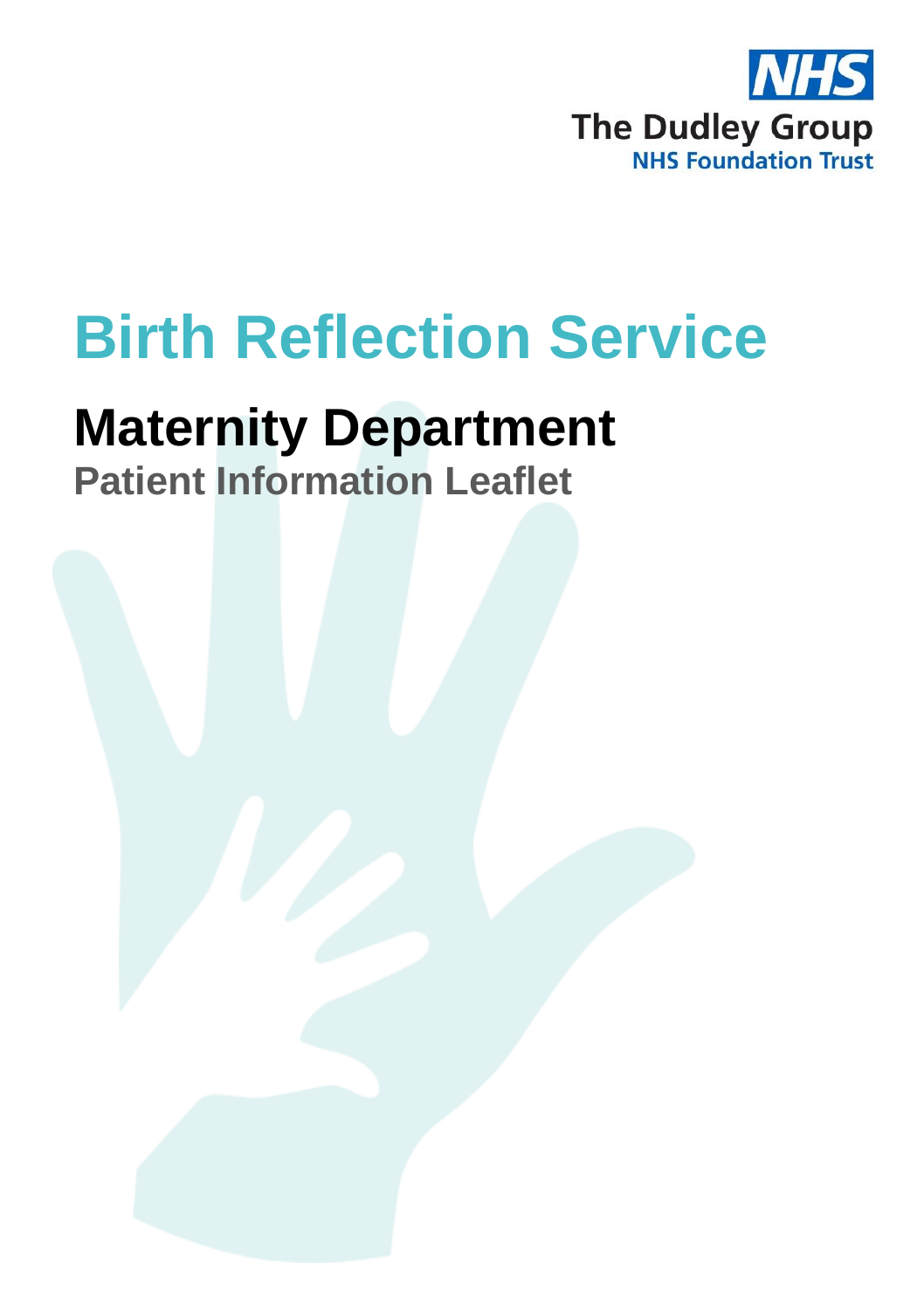## **Introduction**

The experience or perception of birth is a unique, natural and personal journey. It is not defined by style or type of birth.

Some women may benefit from a clinical debrief with senior midwifery or medical staff from the Trust. This may help bring some clarity and understanding to your birth process, particularly if you have unanswered questions.

To arrange this, please call the matron's secretary on 01384 456111 extension 2026 and request a clinical debrief. She will arrange for the matron to return your call.

Some women (or partners) may suffer trauma symptoms following birth, which will require more specialist birth reflection to help their condition.

### **Symptoms which may suggest that the birth reflection service might help**

- Reliving aspects of the birth.
	- o Flashbacks around birth experience.
	- o Intrusive thoughts or images.
	- o Nightmares.
	- o Feeling anxious or panicky when you think of the birth.
	- o An increase in physical symptoms like asthma, irritable bowel syndrome (IBS) and migraines.
- Avoiding feelings or memories.
	- o Avoiding thinking of the birth because it is too distressing.
	- o Avoiding activities, places or people that remind you of the birth.
	- o If you find it difficult to remember important aspects of the birth.
	- o Losing interest in activities you used to enjoy.
	- o Disconnection from family and friends.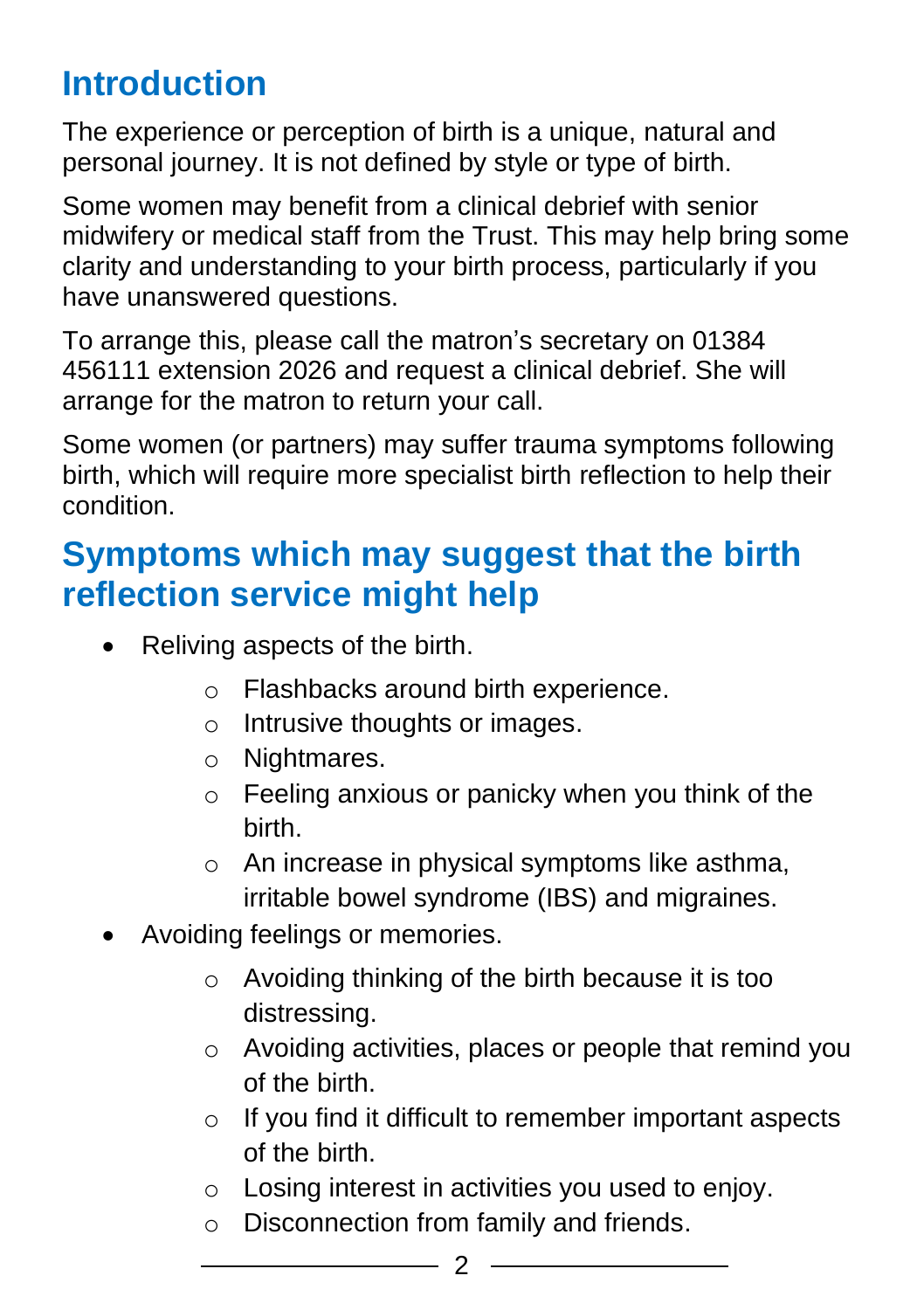- o Unable to express loving feelings towards your child, family or friends.
- o No hopes or positive thoughts about the future.
- Alertness or feeling on edge.
	- o Difficulty falling and staying asleep.
	- o Feeling irritable and experiencing anger outbursts.
	- o Finding it difficult to concentrate.
	- o Constantly watching for danger.
	- o Constantly feeling jumpy.
	- o Self-destructive behaviour or recklessness.

#### **At Russells Hall Hospital maternity unit, we hold a birth reflection clinic for antenatal or postnatal women who are currently dealing with these symptoms.**

Our specifically trained midwives will:

- Listen to your unique birth experience in a sympathetic and non-judgemental way.
- Teach you breathing techniques to help you relax and reduce symptoms of anxiety and panic.
- Offer you a personalised guided visualisation/relaxation download to listen to after the session.
- Dissolve the strong negative emotions attached to the memory of your birth, so that you can remember your birth without experiencing feelings of anxiety and panic.
- Help rebuild your confidence after the trauma.
- Help you rebuild relationships and get your life back on track.

If you or another professional feel you require birth reflection, please telephone 01384 244358 and request a birth reflection appointment.

The birth reflection midwife will return your call and discuss whether the service will be suitable for you.